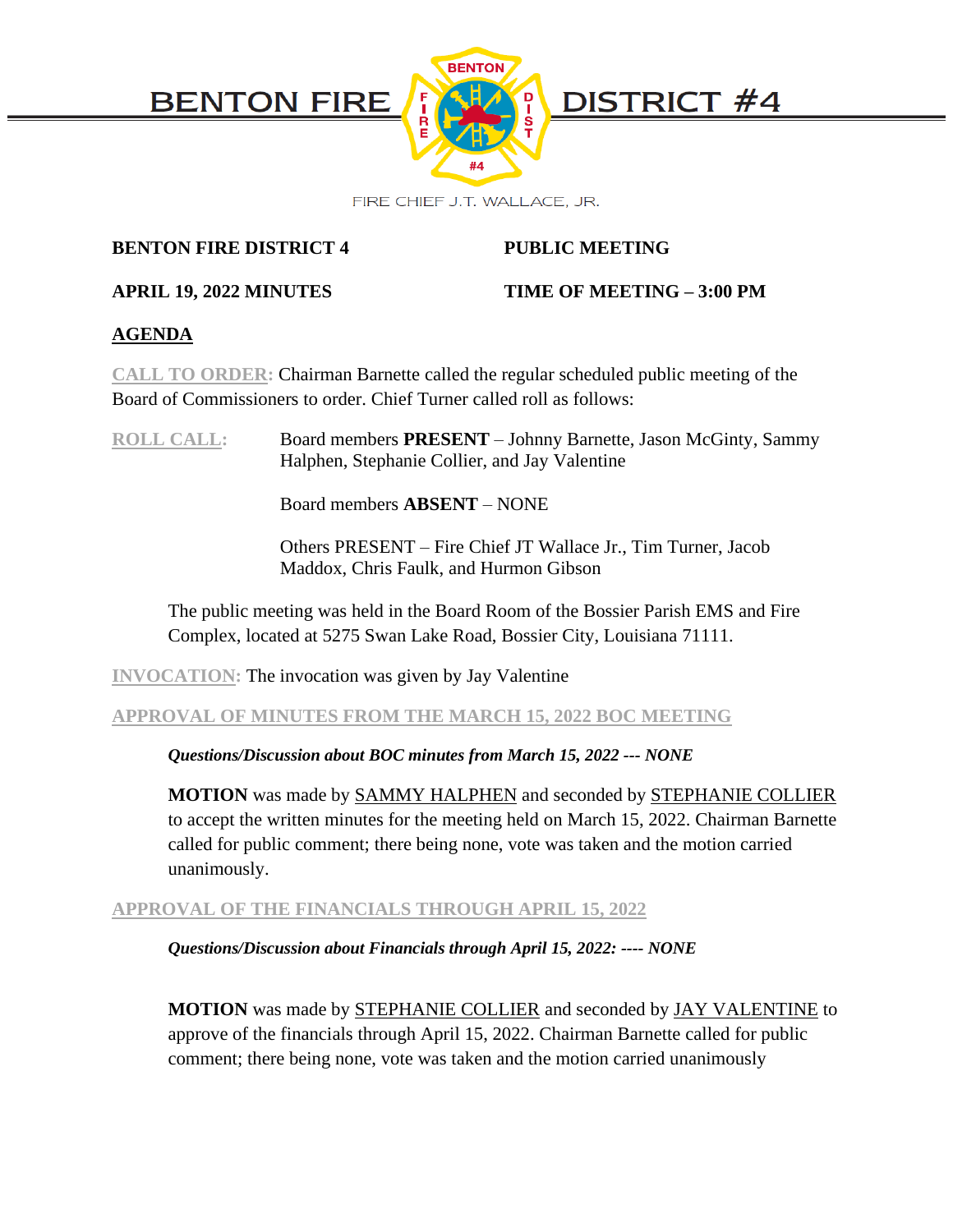

FIRE CHIEF J.T. WALLACE, JR.

# **OLD BUSINESS**

### **FIRE PREVENTION BUREAU**

*Chief Wallace informed the board that a packet to recognize the formation of a fire prevention bureau was submitted to the fire marshal's office and the district is waiting on a response at this time.* 

#### **STATION 4 LEASE OF MINERAL RIGHTS**

*Chief Wallace informed the board that he met with the BPPJ and was advised to ask for an amount (to be determined) and 30% of mineral rights. The district has not been contacted regarding leasing of mineral rights since the previous meeting.* 

#### **BOND**

*Chief Turner informed the board that the bond funds have been deposited into RRB in a separate account dedicated for the bond funds.*

#### **NEW BUSINESS**

#### **BOARD MEMBER APPOINTMENTS**

*Chief Turner informed the board that Stephanie will inquire about the terms of the board members appointed by the Town of Benton. Board member appointments will be updated when the current terms expire.*

#### **NEW HIRE**

*Chief Wallace informed the board that the district has hired a new firefighter. He began working 2 weeks ago at the beginning of April. It was necessary to hire the firefighter due to staffing issues regarding extended sick leave. Chief Wallace also discussed the intent to hire Jonathan Davis, a firefighter who previously worked for the district for 11 years. Upon his return he will start as a new firefighter and will not retain seniority.*